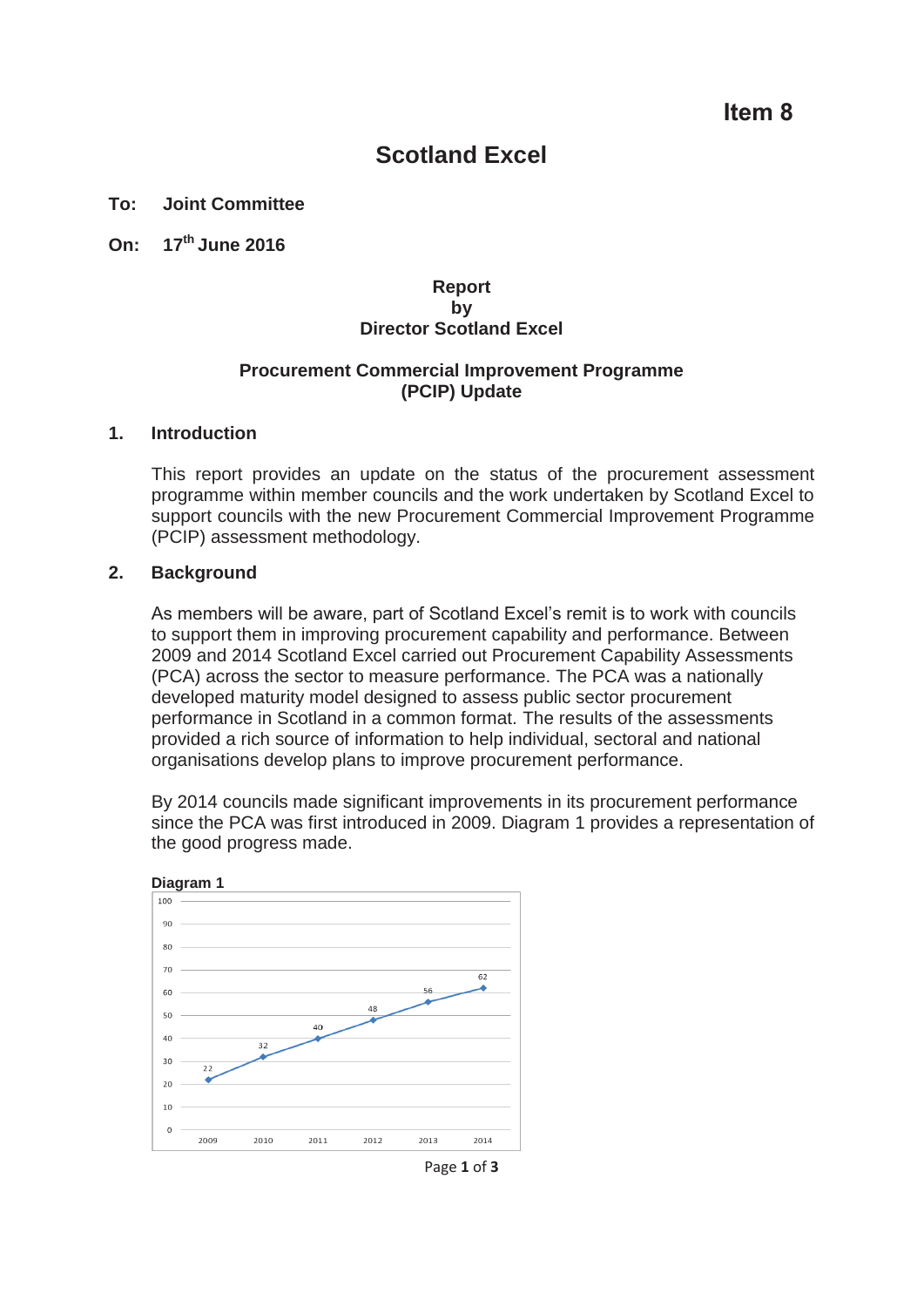After completion of the 2014 assessments, the sector average was 62% compared to an average of 22% in 2009.

Recognising the need to further improve procurement capability, a national working group involving Scotland Excel, other centers of expertise and Scottish Government developed a replacement for the PCA. The PCIP builds on the good work done to date with a continued focus on driving improvement and encouraging the sharing of good practices.

A number of changes have emerged from the new model of assessment:

- A new and reduced question set.
- Assessments will be undertaken every two years.
- A new assessment methodology including the provision of information in advance of the assessment day.
- Use of a lite, medium and full assessment.
- Introduction of a new level 4 representing High Performance within the Full assessment.

A significant change between the PCA and the PCIP is the scoring bands (shown in Table 1 and which are **not** comparable between the two assessment methods. This is an important differentiator and therefore comparison between the last PCA score in 2014 and the PCIP score in 2016 cannot be made.

| <b>Full Assessment Performance Bandings</b>                           |                |
|-----------------------------------------------------------------------|----------------|
| <b>Current Performance Band</b>                                       | % Score        |
| F1                                                                    | $>70\%$        |
| F2                                                                    | 66<>69%        |
| F3                                                                    | $61 \le 65\%$  |
| F4                                                                    | $56 < 60\%$    |
| F5                                                                    | $51 < 55\%$    |
| F6                                                                    | $46 \le 50\%$  |
| F7                                                                    | $41 < > 45\%$  |
| F8                                                                    | $36 \leq 40\%$ |
| F9                                                                    | $31 \le 35\%$  |
| F <sub>10</sub>                                                       | 26<>30%        |
| F11                                                                   | $20 \le 25\%$  |
| F12/Non-Conformance                                                   | < 19%          |
| https://www.procurementiourneu.scot/step-5-pcip-finalisation-bandings |                |

## **Table 1**

# **3. Supporting The Sector**

Scotland Excel has undertaken a number of initiatives to support the sector in adopting the PCIP:

• Supported the development of the PCIP question set by leading a sector resourced working group.